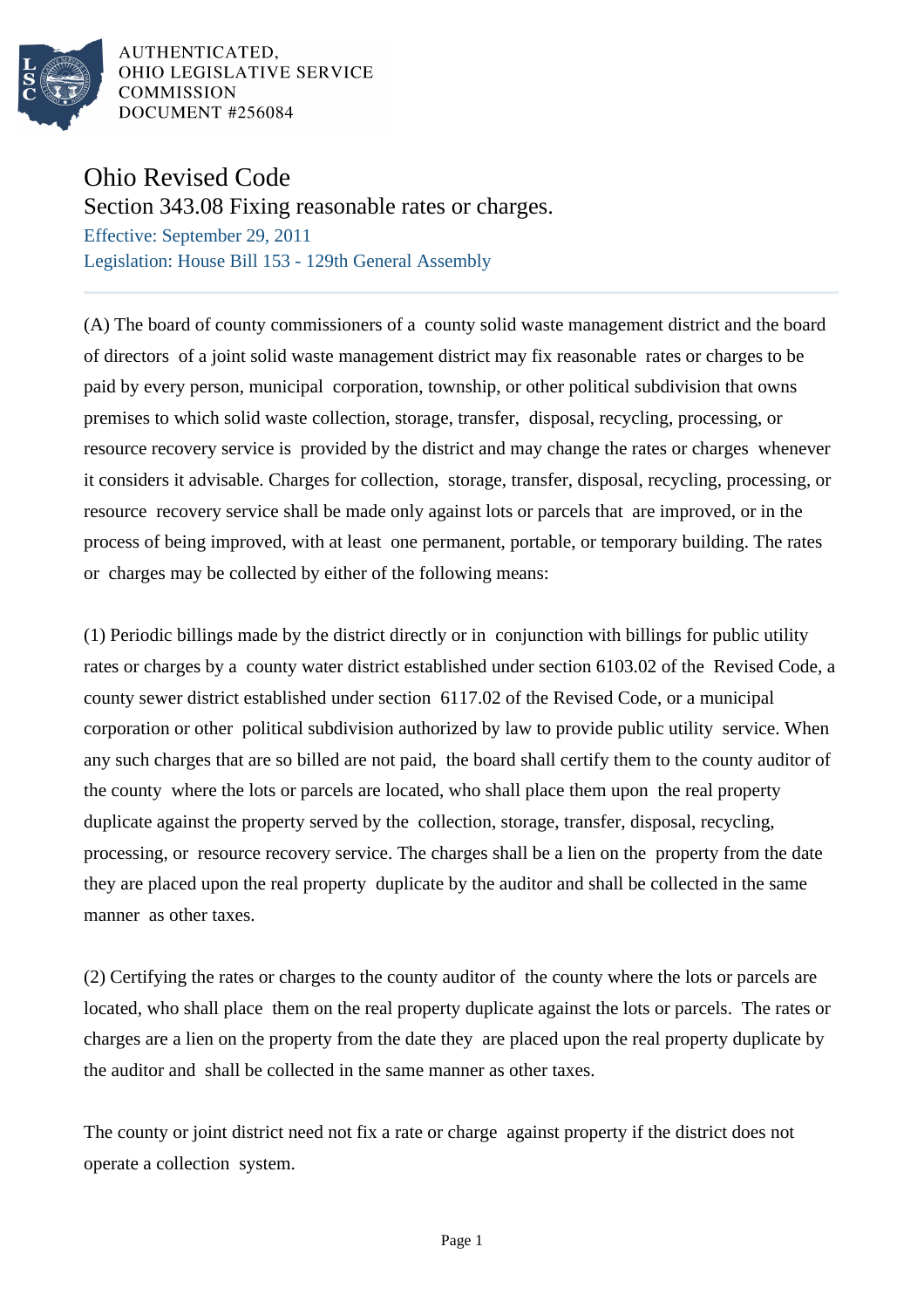

AUTHENTICATED, OHIO LEGISLATIVE SERVICE **COMMISSION** DOCUMENT #256084

Where a county or joint district owns or operates a solid waste facility, either without a collection system or in conjunction therewith, the board of county commissioners or board of directors may fix reasonable rates or charges for the use of the facility by persons, municipal corporations, townships, and other political subdivisions, may contract with any public authority or person for the collection of solid wastes in any part of any district for collection, storage, disposal, transfer, recycling, processing, or resource recovery in any solid waste facility, or may lease the facility to any public authority or person. The cost of collection, storage, transfer, disposal, recycling, processing, or resource recovery under such contracts may be paid by rates or charges fixed and collected under this section or by rates and charges fixed under those contracts and collected by the contractors.

All moneys collected by or on behalf of a county or joint district as rates or charges for solid waste collection, storage, transfer, disposal, recycling, processing, or resource recovery service in any district shall be paid to the county treasurer in a county district or to the county treasurer or other official designated by the board of directors in a joint district and kept in a separate and distinct fund to the credit of the district. The fund shall be used for the payment of the cost of the management, maintenance, and operation of the solid waste collection or other solid waste facilities of the district and, if applicable, the payment of the cost of collecting the rates or charges of the district pursuant to division (A)(1) or (2) of this section. Prior to the approval of the district's initial solid waste management plan under section 3734.55 of the Revised Code or the issuance of an order under that section requiring the district to implement an initial plan prepared by the director, as appropriate, the fund also may be used for the purposes of division  $(G)(1)$  or  $(3)$  of section 3734.57 of the Revised Code. On and after the approval of the district's initial plan under section 3734.521 or 3734.55 of the Revised Code or the issuance of an order under either of those sections, as appropriate, requiring the district to implement an initial plan prepared by the director, the fund also may be used for the purposes of divisions  $(G)(1)$  to  $(10)$  of section 3734.57 of the Revised Code. Those uses may include, in accordance with a cost allocation plan adopted under division (B) of this section, the payment of all allowable direct and indirect costs of the district, the sanitary engineer or sanitary engineering department, or a federal or state grant program, incurred for the purposes of this chapter and sections 3734.52 to 3734.572 of the Revised Code. Any surplus remaining after those uses of the fund may be used for the enlargement, modification, or replacement of such facilities and for the payment of the interest and principal on bonds and bond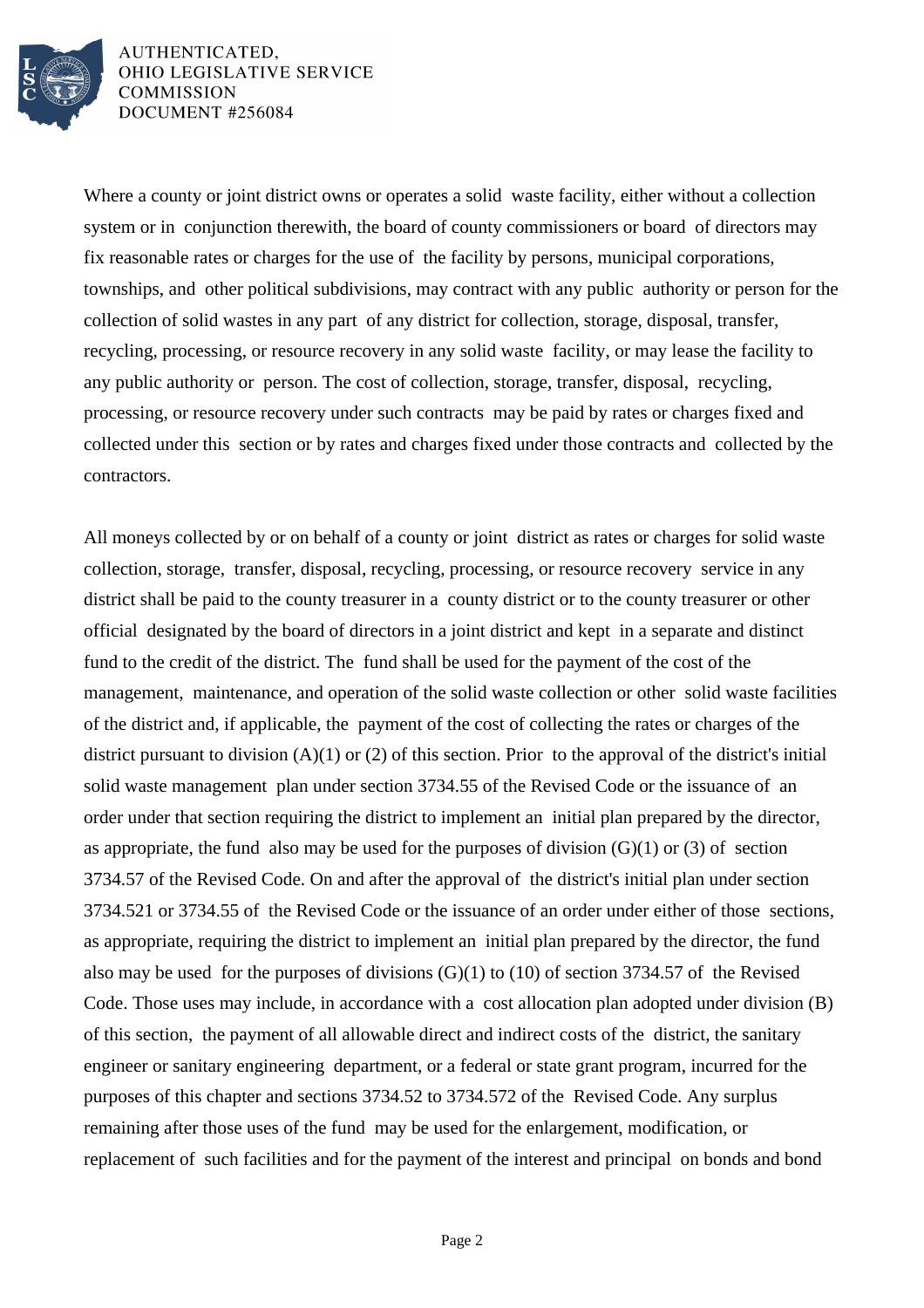

## AUTHENTICATED, OHIO LEGISLATIVE SERVICE **COMMISSION** DOCUMENT #256084

anticipation notes issued pursuant to section 343.07 of the Revised Code. In no case shall money so collected be expended otherwise than for the use and benefit of the district.

A board of county commissioners or directors, instead of operating and maintaining solid waste collection or other solid waste facilities of the district with county or joint district personnel, may enter into a contract with a municipal corporation having territory within the district pursuant to which the operation and maintenance of the facilities will be performed by the municipal corporation.

The products of any solid waste collection or other solid waste facility owned under this chapter shall be sold through competitive bidding in accordance with section 307.12 of the Revised Code, except when a board of county commissioners or directors determines by resolution that it is in the public interest to sell those products in a commercially reasonable manner without competitive bidding.

(B) A board of county commissioners or directors may adopt a cost allocation plan that identifies, accumulates, and distributes allowable direct and indirect costs that may be paid from the fund of the district created in division (A) of this section and prescribes methods for allocating those costs. The plan shall authorize payment from the fund for only those costs incurred by the district, the sanitary engineer or sanitary engineering department, or a federal or state grant program, and those costs incurred by the general and other funds of the county for a common or joint purpose, that are necessary and reasonable for the proper and efficient administration of the district under this chapter and sections 3734.52 to 3734.572 of the Revised Code. The plan shall not authorize payment from the fund of any general government expense required to carry out the overall governmental responsibilities of a county. The plan shall conform to United States office of management and budget Circular A-87 "Cost Principles for State and Local Governments," published January 15, 1983.

(C) A board of county commissioners or directors shall fix rates or charges, or enter into contracts fixing the rates or charges to be collected by the contractor, for solid waste collection, storage, transfer, disposal, recycling, processing, or resource recovery services at a public meeting held in accordance with section 121.22 of the Revised Code. In addition to fulfilling the requirements of section 121.22 of the Revised Code, the board, before fixing or changing rates or charges for solid